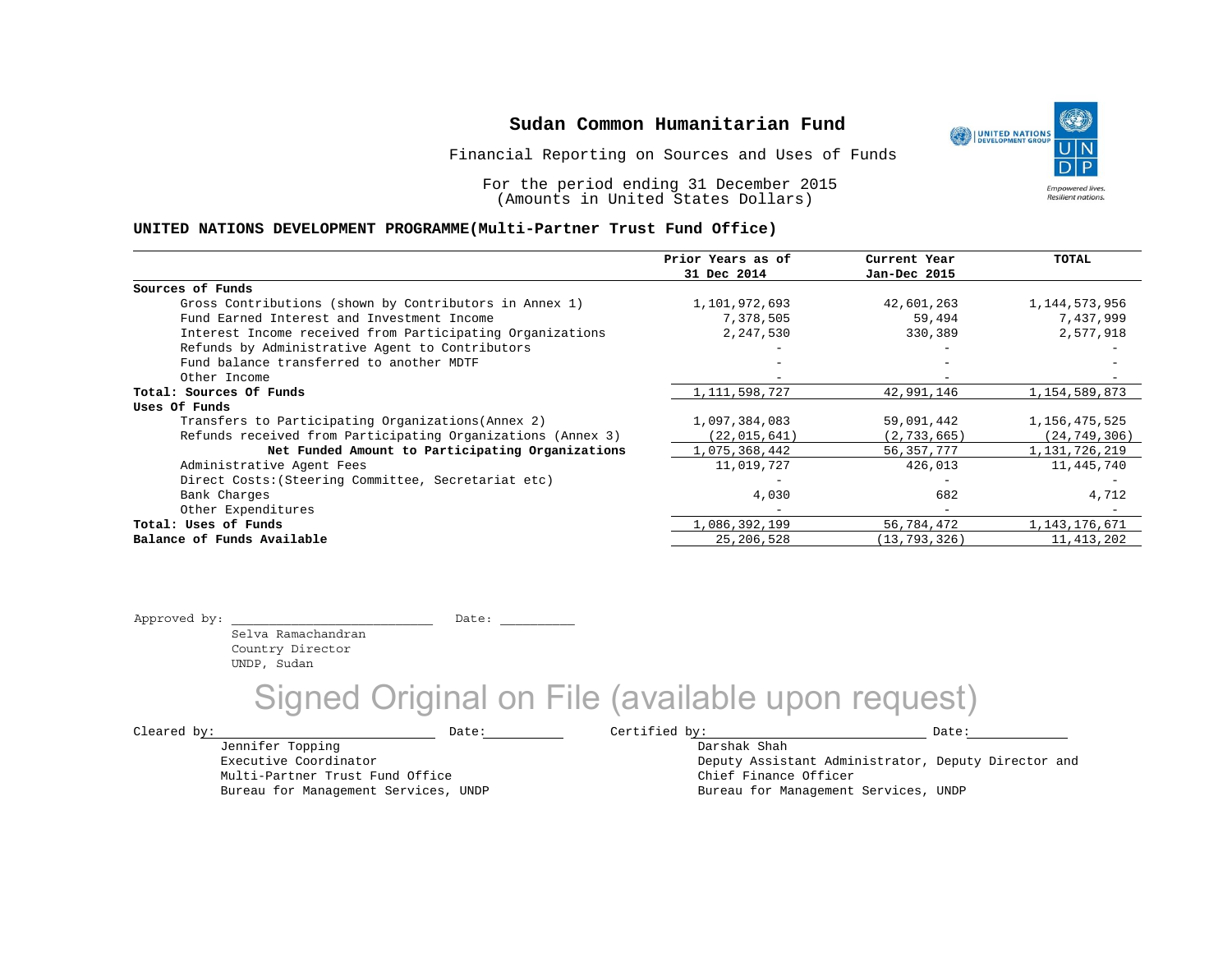

Financial Reporting on Sources and Uses of Funds

For the period ending 31 December 2015 (Amounts in United States Dollars)

#### **UNITED NATIONS DEVELOPMENT PROGRAMME(Multi-Partner Trust Fund Office)**

#### **Annex - 1: Gross Contributions**

|                                | Prior Years as of | Current Year             | TOTAL            |
|--------------------------------|-------------------|--------------------------|------------------|
|                                | 31 Dec 2014       | Jan-Dec 2015             |                  |
| Contributors                   |                   |                          |                  |
| AG. ESPANOLA DE COOPERACION IN | 44,679,390        | $\overline{\phantom{m}}$ | 44,679,390       |
| Australian Agency for Int'l De | 6,184,000         |                          | 6,184,000        |
| DEPARTMENT FOR INT'L DEVELOPME | 525,351,270       | 17,299,900               | 542,651,170      |
| GOVERNMENT OF DENMARK          | 20,383,187        | 5,271,675                | 25,654,862       |
| GOVERNMENT OF GERMANY          |                   | 1,091,600                | 1,091,600        |
| GOVERNMENT OF NETHERLANDS      | 172,856,118       | 2,218,734                | 175,074,852      |
| GOVERNMENT OF NORWAY           | 138,752,721       | 6,622,431                | 145,375,152      |
| GOVERNMENT OF SPAIN            | 3,833,100         |                          | 3,833,100        |
| GOVERNMENT OF SWITZERLAND      | 1,087,687         | 1,047,779                | 2,135,466        |
| IRISH AID                      | 35,180,821        | 2,712,870                | 37,893,691       |
| SWEDISH INT'L DEVELOPMENT COOP | 153,664,399       | 6,336,275                | 160,000,674      |
| Total: Contributions           | 1,101,972,693     | 42,601,263               | 1, 144, 573, 956 |

# Signed Original on File (available upon request)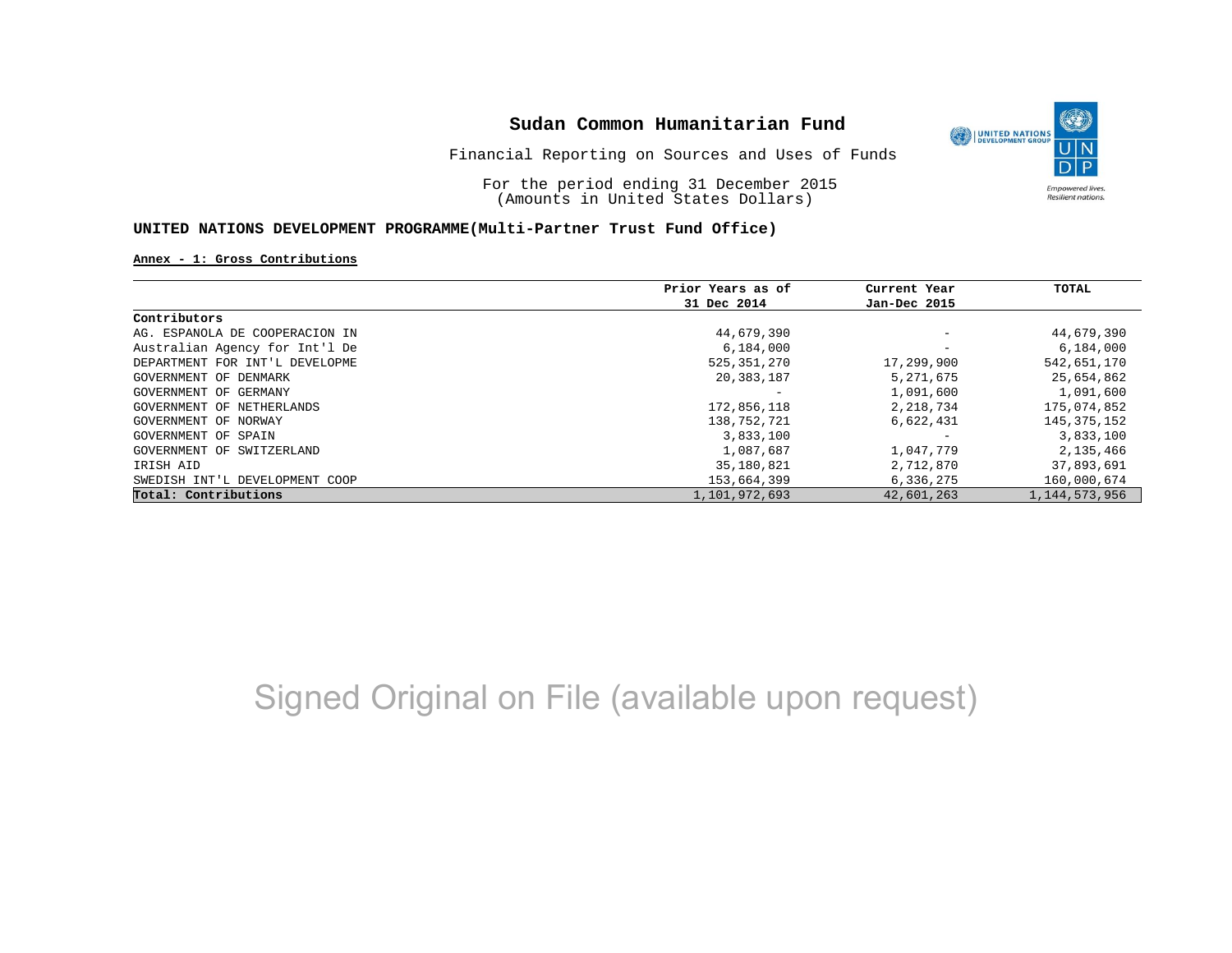

For the period ending 31 December 2015 (Amounts in United States Dollars)

#### **UNITED NATIONS DEVELOPMENT PROGRAMME(Multi-Partner Trust Fund Office)**

#### **Annex - 2: Transfers to Participating Organizations**

|                                                | Prior Years as of | Current Year             | <b>TOTAL</b>     |
|------------------------------------------------|-------------------|--------------------------|------------------|
|                                                | 31 Dec 2014       | Jan-Dec 2015             |                  |
| <b>FAO</b>                                     | 93,728,744        | 3,999,946                | 97,728,690       |
| ILO                                            | 500,000           | $\overline{\phantom{0}}$ | 500,000          |
| IOM                                            | 51,900,462        | 2,072,119                | 53,972,581       |
| OCHA                                           | 26, 179, 909      | 1,170,000                | 27,349,909       |
| UNAIDS                                         | 67,179            | $\overline{\phantom{0}}$ | 67,179           |
| UNDP/NGO                                       | 397,893,286       | 25,067,603               | 422,960,889      |
| <b>UNDP</b>                                    | 24,785,878        |                          | 24,785,878       |
| UNEP                                           | 368,669           | $\overline{\phantom{m}}$ | 368,669          |
| UNESCO                                         | 300,000           |                          | 300,000          |
| UNFPA                                          | 20,080,410        | 2,685,031                | 22,765,442       |
| <b>UNHCR</b>                                   | 72,684,767        | 5,270,665                | 77,955,433       |
| UNICEF                                         | 198, 536, 859     | 9,074,697                | 207,611,556      |
| UNMAS                                          | 16,407,152        | -                        | 16,407,152       |
| UNOPS                                          | 9,502,707         | $\overline{\phantom{m}}$ | 9,502,707        |
| UNWOMEN                                        | 719,680           | -                        | 719,680          |
| WFP                                            | 130,955,825       | 3,700,000                | 134,655,825      |
| WHO                                            | 52,772,555        | 6,051,380                | 58,823,936       |
| Total Transfers to Participating Organizations | 1,097,384,083     | 59,091,442               | 1, 156, 475, 525 |

## Signed Original on File (available upon request)